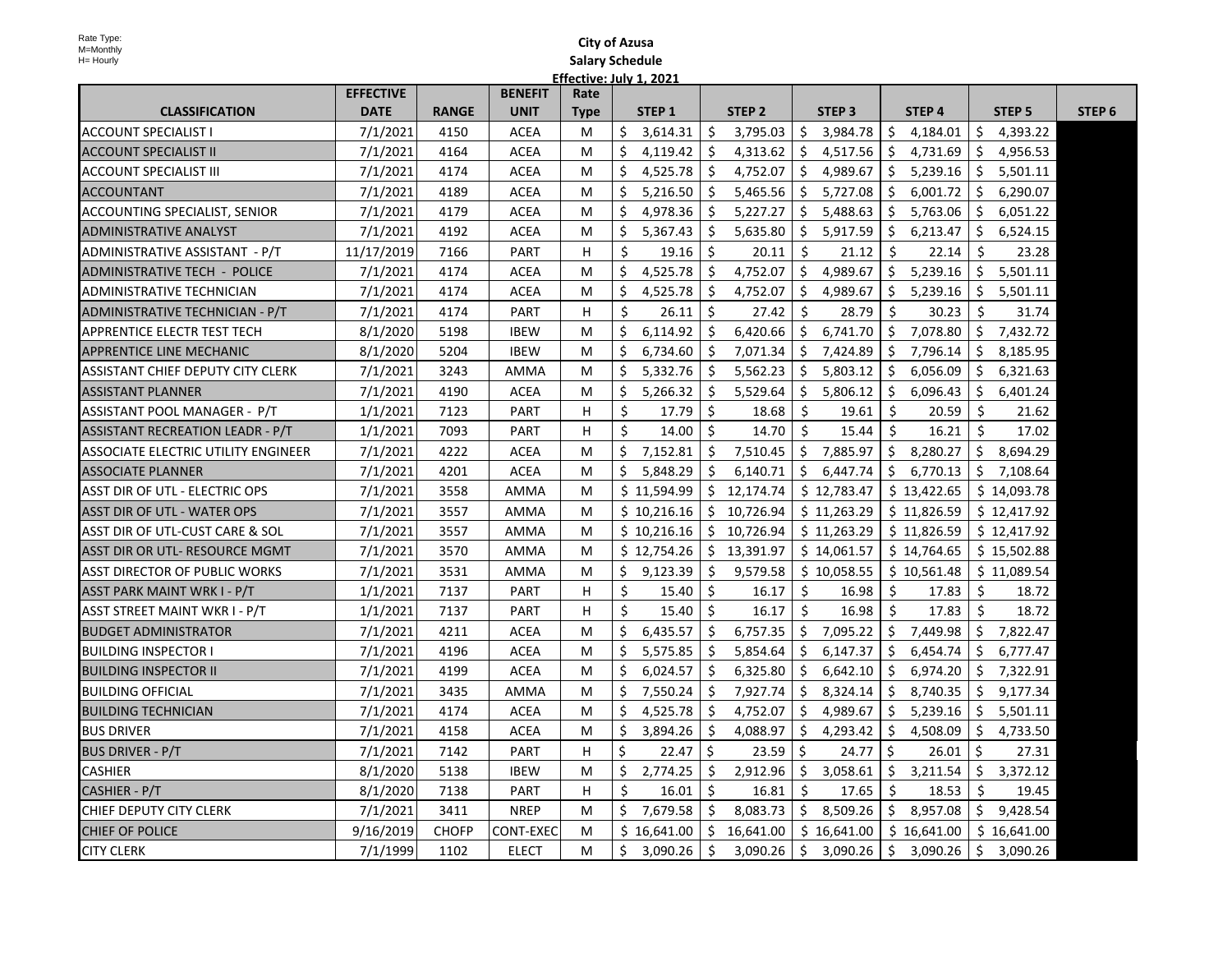|                                          |            |               |                  | criective. |    | JUIV 1, ZUZJ |    |             |    |             |         |             |    |             |
|------------------------------------------|------------|---------------|------------------|------------|----|--------------|----|-------------|----|-------------|---------|-------------|----|-------------|
| <b>CITY MANAGER</b>                      | 7/1/2021   | <b>CMGR</b>   | CONT-EXEC        | м          |    | \$20,000.00  | Ś. | 20,000.00   |    | \$20,000.00 |         | \$20,000.00 |    | \$20,000.00 |
| <b>CITY TREASURER</b>                    | 7/1/1999   | 1103          | <b>ELECT</b>     | м          | \$ | 2,626.91     | \$ | 2,626.91    | S  | 2,626.91    | S.      | 2,626.91    | \$ | 2,626.91    |
| COMMUNITY IMPROVEMENT INSPECTR           | 7/1/2021   | 4171          | <b>ACEA</b>      | м          | \$ | 4,473.85     | \$ | 4,697.54    | \$ | 4,932.42    | $\zeta$ | 5,179.04    | \$ | 5,437.99    |
| COMMUNITY IMPROVEMENT MGR                | 7/1/2021   | 3370          | AMMA             | м          | Ś. | 6,852.27     | Ś. | 7,194.88    | \$ | 7,554.63    | \$      | 7,932.38    | \$ | 8,328.99    |
| COMMUNITY RESOURCE SPEC P/T              | 7/1/2021   | 7142          | <b>PART</b>      | H          | \$ | 22.47        | \$ | 23.59       | \$ | 24.77       | Ŝ.      | 26.01       | \$ | 27.31       |
| <b>COMMUNITY RESOURCE SPECIALIST</b>     | 7/1/2021   | 4158          | <b>ACEA</b>      | м          | Ś. | 3,894.26     | Ś. | 4,088.97    | Ś. | 4,293.42    | \$      | 4,508.09    | \$ | 4,733.50    |
| <b>COMMUNITY SERVICE OFFICER - ADMIN</b> | 8/19/2019  | 9164          | <b>CAPP</b>      | м          | \$ | 4,048.76     | \$ | 4,251.20    | \$ | 4,463.76    | \$      | 4,686.95    | \$ | 4,921.29    |
| COMMUNITY SERVICE OFFICER - FIELD        | 8/19/2019  | 9170          | <b>CAPP</b>      | м          | \$ | 4,251.20     | Ś. | 4,463.76    | \$ | 4,686.95    | \$      | 4,921.30    | \$ | 5,167.36    |
| <b>COUNCILMEMBER</b>                     | 7/1/1999   | 1101          | <b>COUNCIL</b>   | М          | \$ | 400.00       | Ŝ. | 400.00      | \$ | 400.00      | \$      | 400.00      | \$ | 400.00      |
| <b>COURT LIAISON OFFICR</b>              | 8/9/2017   | 9192          | <b>NREP</b>      | М          | \$ | 5,328.75     | \$ | 5,595.19    | \$ | 5,874.95    | \$      | 6,168.69    | \$ | 6,477.13    |
| <b>CUST CARE OPERATIONS SUPERVSR</b>     | 8/1/2020   | 5203          | <b>IBEW</b>      | м          | Ś. | 6,342.99     | Ś  | 6,660.13    | \$ | 6,993.13    | \$      | 7,342.80    | \$ | 7,709.93    |
| <b>CUSTODIAN - P/T</b>                   | 1/1/2021   | 7120          | PART             | H          | Ś. | 14.14        | \$ | 14.85       | Ŝ. | 15.59       | Ŝ.      | 16.37       | Ś. | 17.19       |
| <b>CUSTOMER CARE LEAD</b>                | 8/1/2020   | 5180          | <b>IBEW</b>      | м          | \$ | 5,115.01     | \$ | 5,370.76    | Ś. | 5,639.29    | Ŝ.      | 5,921.26    | \$ | 6,217.32    |
| <b>CUSTOMER SERVICE REP I</b>            | 8/1/2020   | 5154          | <b>IBEW</b>      | м          | \$ | 3,994.62     | \$ | 4,194.36    | \$ | 4,404.07    | \$      | 4,624.27    | \$ | 4,855.48    |
| CUSTOMER SERVICE REP I - P/T             | 8/1/2020   | 5154          | <b>PART</b>      | н          | \$ | 23.05        | Ŝ. | 24.20       | Ŝ. | 25.41       | Ŝ.      | 26.68       | Ŝ. | 28.01       |
| <b>CUSTOMER SERVICE REP II</b>           | 8/1/2020   | 5164          | <b>IBEW</b>      | М          | \$ | 4,398.39     | Ś. | 4,618.31    | \$ | 4,849.22    | \$      | 5,091.68    | \$ | 5,346.27    |
| <b>CUSTOMER SERVICE REP III</b>          | 8/1/2020   | 5174          | <b>IBEW</b>      | м          | \$ | 4,844.48     | \$ | 5,086.70    | \$ | 5,341.04    | \$      | 5,608.09    | \$ | 5,888.49    |
| DEPARTMENT INTERN - P/T                  | 1/1/2021   | 7104          | PART             | н          | \$ | 14.00        | Ś  | 14.70       | \$ | 15.44       | \$      | 16.21       | \$ | 17.02       |
| DEPUTY CITY CLERK I - P/T                | 11/17/2019 | 7142          | PART             | H          | \$ | 21.60        | Ś. | 22.68       | \$ | 23.82       | \$      | 25.01       | \$ | 26.26       |
| <b>DEPUTY CITY CLERK II</b>              | 7/1/2021   | 4174          | <b>ACEA</b>      | м          | Ś  | 4,525.78     | Ś. | 4,752.07    |    | \$4,989.67  | Ŝ.      | 5,239.16    | Ś. | 5,501.11    |
| <b>DEPUTY CITY MANAGER</b>               | 8/17/2020  | <b>DCMGR</b>  | CONT-EXEC        | м          |    | \$13,333.33  |    | \$13,333.33 |    | \$13,333.33 |         | \$13,333.33 |    | \$13,333.33 |
| DEVELOPMENT SERVICES ASSISTANT           | 7/1/2021   | 4174          | <b>ACEA</b>      | М          | Ś. | 4,525.78     | Ŝ. | 4,752.07    |    | \$4,989.67  |         | \$5,239.16  |    | \$5,501.11  |
| DIRECTOR OF ADMINISTRATIVE SERVICES      | 8/20/2019  | <b>DIRFN</b>  | CONT-EXEC        | м          |    | \$14,590.83  |    | \$14,590.83 |    | \$14,590.83 |         | \$14,590.83 |    | \$14,590.83 |
| DIRECTOR OF ECON & COMM DEV              | 1/28/2019  | <b>ECDDIR</b> | <b>CONT-EXEC</b> | М          |    | \$13,166.67  |    | \$13,166.67 |    | \$13,166.67 |         | \$13,166.67 |    | \$13,166.67 |
| DIRECTOR OF IT & LIBRARY SVCS            | 7/1/2016   | <b>DITLB</b>  | CONT-EXEC        | м          |    | \$13,267.95  |    | \$13,267.95 |    | \$13,267.95 |         | \$13,267.95 |    | \$13,267.95 |
| DIRECTOR OF PUB WORKS/CITY ENG           | 12/2/2019  | <b>PWDCE</b>  | CONT-EXEC        | M          |    | \$13,333.33  |    | \$13,333.33 |    | \$13,333.33 |         | \$13,333.33 |    | \$13,333.33 |
| DIRECTOR OF RECREATION & FAM SVCS        | 1/3/2018   | <b>DREC</b>   | CONT-EXEC        | M          |    | \$12,176.67  |    | \$12,176.67 |    | \$12,176.67 |         | \$12,176.67 |    | \$12,176.67 |
| <b>DIRECTOR OF UTILITIES</b>             | 8/13/2018  | <b>DUTIL</b>  | CONT-EXEC        | M          |    | \$16,568.33  |    | \$16,568.33 |    | \$16,568.33 |         | \$16,568.33 |    | \$16,568.33 |
| ECONOMIC DEVELOPMENT SPECIALIST          | 7/1/2021   | 4190          | <b>ACEA</b>      | М          | Ś. | 5,266.32     | Ŝ. | 5,529.64    |    | \$5,806.12  |         | \$6,096.43  |    | \$6,401.24  |
| <b>ELECTRIC CREW SUPERVISOR</b>          | 8/1/2020   | 5228          | <b>IBEW</b>      | м          | Ś. | 9,496.18     | Ŝ. | 9,970.99    |    | \$10,469.54 |         | \$10,993.02 |    | \$11,542.67 |
| ELECTRIC DISTRIBUTION SUPERVISOR         | 8/1/2020   | 5243          | <b>IBEW</b>      | м          |    | \$10,398.32  | Ś. | 10,918.24   |    | \$11,464.15 |         | \$12,037.35 |    | \$12,639.22 |
| <b>ELECTRIC TROUBLESHOOTER</b>           | 8/1/2020   | 5256          | <b>IBEW</b>      | м          | \$ | 8,632.89     | \$ | 9,064.54    | \$ | 9,517.76    | \$      | 9,993.65    |    | \$10,493.34 |
| ELECTRICAL ENGINEER                      | 7/1/2021   | 3448          | AMMA             | М          | \$ | 7,834.23     | Ś. | 8,225.92    | \$ | 8,637.23    | \$      | 9,069.09    | \$ | 9,522.53    |
| ELECTRICAL TEST TECHNICIAN               | 8/1/2020   | 5213          | <b>IBEW</b>      | М          | \$ | 7,077.57     | \$ | 7,431.45    | \$ | 7,803.02    | \$      | 8,193.19    | \$ | 8,602.83    |
| <b>ENGINEERING ASSISTANT</b>             | 7/1/2021   | 4186          | <b>ACEA</b>      | м          | \$ | 5,070.00     | Ŝ  | 5,323.50    | \$ | 5,589.68    | \$      | 5,869.16    | \$ | 6,162.61    |
| <b>ENGINEERING ASSOCIATE</b>             | 7/1/2021   | 4222          | <b>ACEA</b>      | м          | \$ | 7,152.81     | Ś  | 7,510.45    | \$ | 7,885.97    | \$      | 8,280.27    | Ŝ. | 8,694.29    |
| <b>ENGINEERING TECHNICIAN</b>            | 7/1/2021   | 4165          | <b>ACEA</b>      | м          | \$ | 4,158.24     | Ś. | 4,366.16    | Ś. | 4,584.47    | \$      | 4,813.68    | \$ | 5,054.37    |
| <b>ENVIRONMENTAL PROGRAMS MANAGER</b>    | 7/1/2021   | 3213          | AMMA             | м          | \$ | 7,633.89     | Ś. | 8,016.35    | Ŝ. | 8,416.91    | Ŝ.      | 8,838.28    | \$ | 9,280.21    |
| <b>ENVIRONMENTAL PROGRAMS SPECIALIST</b> | 7/1/2021   | 3204          | AMMA             | м          | Ś. | 6,740.46     | \$ | 7,077.04    | \$ | 7,430.40    | \$      | 7,800.63    | \$ | 8,189.21    |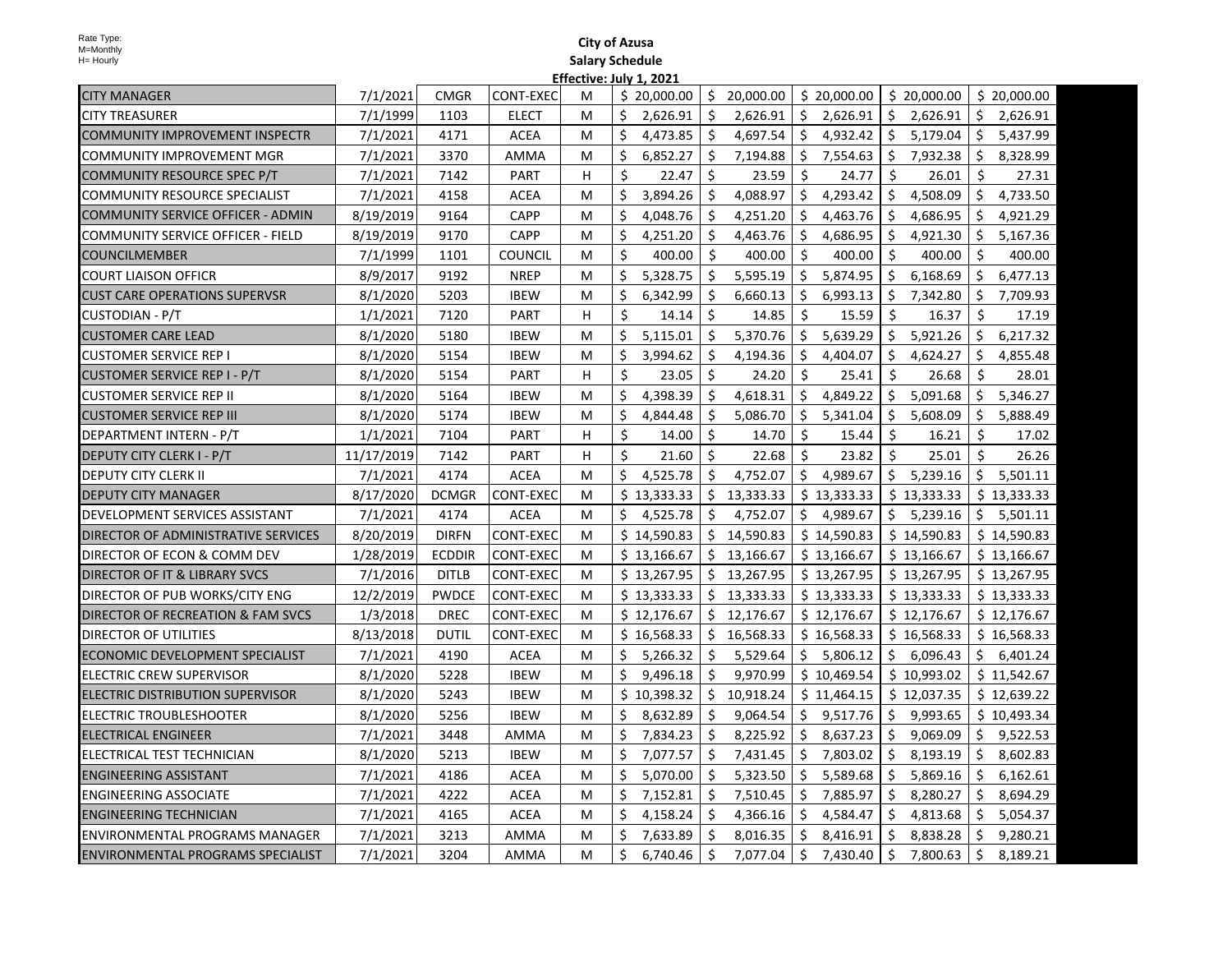|                                        |           |      |                | <u>. IICLUV</u> |                    |          |                    |          |              |             |                      |             |     |             |
|----------------------------------------|-----------|------|----------------|-----------------|--------------------|----------|--------------------|----------|--------------|-------------|----------------------|-------------|-----|-------------|
| EXEC ASSISTANT ADMIN SVCS DEPT         | 7/1/2021  | 4179 | <b>NREP</b>    | M               | \$.                | 4,978.36 | \$.                | 5,227.27 | \$.          | 5,488.63    | \$                   | 5,763.06    | \$. | 6,051.22    |
| EXEC ASSISTANT TO THE CITY MGR         | 7/1/2021  | 4187 | <b>NREP</b>    | M               | \$                 | 5,179.94 | \$                 | 5,438.94 | \$           | 5,710.88    | S.                   | 5,996.43    | \$  | 6,296.25    |
| <b>IFACILITIES MAINTENANCE FOREMAN</b> | 7/1/2021  | 8184 | <b>SEIU</b>    | M               | Ś.                 | 5,129.16 | Ŝ.                 | 5,385.61 | Ŝ.           | 5,654.89    | Ŝ.                   | 5,937.64    | Ś.  | 6,234.52    |
| FACILITIES MAINTENANCE WORKER - P/T    | 7/1/2021  | 8153 | <b>PART</b>    | H               | \$                 | 22.04    | Ś.                 | 23.15    | Ŝ.           | 24.30       | Ŝ.                   | 25.52       | \$  | 26.80       |
| <b>FAMILY SERVICES MANAGER</b>         | 7/1/2021  | 3365 | AMMA           | M               | \$                 | 6,708.88 | Ŝ.                 | 7,044.33 | Ŝ.           | 7,396.54    | Ŝ.                   | 7,766.37    | Ś.  | 8,154.68    |
| <b>FIELD SERVICE REPRESENTATIVE</b>    | 8/1/2020  | 5184 | <b>IBEW</b>    | M               | \$                 | 5,337.24 | \$                 | 5,604.11 | \$           | 5,884.31    | Ŝ.                   | 6,178.52    | \$  | 6,487.45    |
| <b>FIELD SERVICE SUPERVISOR</b>        | 8/1/2020  | 5194 | <b>IBEW</b>    | M               | \$                 | 5,881.60 | \$                 | 6,175.68 | \$           | 6,484.48    | \$                   | 6,808.69    | \$  | 7,149.13    |
| FINANCE MANAGER                        | 7/1/2021  | 3412 | AMMA           | M               | \$                 | 8,532.57 | \$                 | 8,959.19 | \$           | 9,407.15    | \$                   | 9,877.51    |     | \$10,371.39 |
| HOME DELIVERED MEAL ASST - P/T         | 1/1/2021  | 7093 | <b>PART</b>    | н               | \$                 | 14.00    | Ś.                 | 14.70    | Ŝ.           | 15.44       | $\boldsymbol{\zeta}$ | 16.21       | Ś.  | 17.02       |
| HOME DELIVERED MEAL MGR - P/T          | 1/1/2021  | 7119 | <b>PART</b>    | н               | \$                 | 15.40    | Ś.                 | 16.17    | Ś.           | 16.98       | Ś.                   | 17.83       | Ś.  | 18.72       |
| IHUMAN RESOURCES MANAGER               | 7/1/2021  | 3412 | <b>NREP</b>    | м               | \$                 | 8,532.57 | Ś.                 | 8,959.19 | Ś.           | 9,407.15    | Ŝ.                   | 9,877.51    |     | \$10,371.39 |
| HUMAN RESOURCES SPECIALIST I           | 7/1/2021  | 4174 | <b>NREP</b>    | м               | Ś.                 | 4,525.78 | Ś.                 | 4,752.07 | Ŝ.           | 4,989.67    | Ŝ.                   | 5,239.16    | Ś.  | 5,501.11    |
| <b>HUMAN RESOURCES SPECIALIST II</b>   | 7/1/2021  | 4179 | <b>NREP</b>    | M               | Ś.                 | 4,978.36 | Ŝ.                 | 5,227.27 | Ŝ.           | 5,488.64    | Ŝ.                   | 5,763.07    | Ś.  | 6,051.22    |
| HUMAN RESOURCES/RISK MGT ANALYST       | 7/1/2021  | 4192 | <b>NREP</b>    | м               | \$                 | 5,367.43 | \$                 | 5,635.80 | Ś.           | 5,917.59    | Ŝ.                   | 6,213.47    | \$  | 6,524.15    |
| INFO TECH SYS & NETWORK MGR            | 7/1/2021  | 3531 | AMMA           | M               | \$                 | 9,123.39 | Ŝ.                 | 9,579.58 |              | \$10,058.55 |                      | \$10,561.48 |     | \$11,089.54 |
| <b>INFORMATION TECH ANALYST</b>        | 7/1/2021  | 4188 | <b>ACEA</b>    | M               | \$                 | 5,200.95 | \$                 | 5,461.00 | \$.          | 5,734.04    | \$                   | 6,020.75    | \$. | 6,321.79    |
| <b>INFORMATION TECH ANALYST P/T</b>    | 7/1/2021  | 4188 | <b>PART</b>    | н               | \$                 | 30.01    | Ś.                 | 31.51    | \$           | 33.08       | \$                   | 34.74       | Ś.  | 36.47       |
| <b>INSTRUCTOR GUARD - P/T</b>          | 1/1/2021  | 7109 | <b>PART</b>    | H               | \$                 | 15.40    | Ś.                 | 16.17    | $\mathsf{S}$ | 16.98       | Ŝ.                   | 17.83       | Ś.  | 18.72       |
| JAIL, FLEET & FACILITIES COORD         | 8/19/2019 | 9164 | <b>NREP</b>    | M               | \$                 | 4,210.71 | Ś.                 | 4,421.25 | Ŝ.           | 4,642.31    | $\mathsf{\dot{S}}$   | 4,874.43    | Ś.  | 5,118.14    |
| <b>JUNIOR ACCOUNTANT</b>               | 7/1/2021  | 4179 | <b>ACEA</b>    | M               | Ś                  | 4,978.36 | Ŝ.                 | 5,227.27 | Ŝ.           | 5,488.63    | Ŝ.                   | 5,763.06    | Ś.  | 6,051.22    |
| <b>LIBRARIAN</b>                       | 7/1/2021  | 4175 | <b>ACEA</b>    | м               | \$                 | 5,227.27 | \$                 | 5,488.63 | \$           | 5,763.06    | Ŝ.                   | 6,051.22    | \$  | 6,353.78    |
| LIBRARIAN - P/T                        | 7/1/2021  | 4175 | <b>PART</b>    | H               | \$                 | 30.16    | \$                 | 31.67    | \$           | 33.25       | \$                   | 34.91       | \$  | 36.66       |
| LIBRARY AIDE - P/T                     | 1/1/2021  | 7105 | <b>PART</b>    | H               | \$                 | 14.70    | Ŝ.                 | 15.44    | Ŝ.           | 16.21       | Ŝ.                   | 17.02       | \$  | 17.87       |
| <b>LIBRARY ASSISTANT III</b>           | 7/1/2021  | 4150 | <b>ACEA</b>    | М               | \$                 | 3,614.31 | \$                 | 3,795.03 | \$           | 3,984.78    | Ŝ.                   | 4,184.01    | \$  | 4,393.22    |
| LIBRARY BOOKMOBILE DRIVER - P/T        | 1/1/2021  | 7116 | <b>PART</b>    | H               | \$                 | 16.17    | Ś.                 | 16.98    | Ś.           | 17.83       | \$                   | 18.72       | \$  | 19.65       |
| LIBRARY CIRCULATION SUPERVISOR         | 7/1/2021  | 4166 | <b>ACEA</b>    | м               | \$                 | 4,214.50 | \$                 | 4,425.22 | Ŝ.           | 4,646.49    | Ŝ.                   | 4,878.82    | \$  | 5,122.75    |
| ILIBRARY PAGE - P/T                    | 1/1/2021  | 7099 | <b>PART</b>    | H               | \$                 | 14.00    | $\mathsf{\hat{S}}$ | 14.70    | Ŝ.           | 15.44       | Ś.                   | 16.21       | \$  | 17.02       |
| <b>LIBRARY SERVICES MANAGER</b>        | 7/1/2021  | 3348 | AMMA           | M               | \$                 | 6,899.48 | Ŝ.                 | 7,244.46 | Ŝ.           | 7,606.68    | Ŝ.                   | 7,987.02    | Ś.  | 8,386.37    |
| LIFEGUARD - P/T                        | 1/1/2021  | 7105 | <b>PART</b>    | H               | $\mathsf{\hat{S}}$ | 14.00    | Ś.                 | 14.70    | Ŝ.           | 15.44       | Ś.                   | 16.21       | Ś.  | 17.02       |
| LINE MECHANIC                          | 8/1/2020  | 5218 | <b>IBEW</b>    | M               | \$                 | 7,720.37 | Ś.                 | 8,106.39 |              | \$8,511.71  | Ŝ.                   | 8,937.30    | Ś.  | 9,384.15    |
| LIT SRV & ADLT ED COORD                | 7/1/2021  | 4321 | <b>ACEA</b>    | М               | \$                 | 4,568.70 | \$                 | 4,797.17 | Ŝ.           | 5,036.99    | Ŝ.                   | 5,288.84    | \$  | 5,553.28    |
| LIT SRV & ADLT ED COORD - P/T          | 7/1/2021  | 4321 | <b>PART</b>    | н               | \$                 | 26.36    | Ś.                 | 27.68    | \$           | 29.06       | \$                   | 30.51       | Ś.  | 32.04       |
| LITERACY PROGRAM ASSISTANT             | 7/1/2021  | 4320 | ACEA           | М               | \$                 | 3,004.44 | \$                 | 3,154.65 | \$           | 3,312.39    | Ŝ.                   | 3,478.02    | \$  | 3,651.93    |
| LITERACY PROGRAM ASST - P/T            | 7/1/2021  | 4320 | <b>PART</b>    | H               | \$                 | 17.33    | Ś.                 | 18.20    | Ŝ.           | 19.11       | Ŝ.                   | 20.07       | Ś.  | 21.07       |
| MANAGEMENT ANALYST                     | 7/1/2021  | 3295 | <b>NREP</b>    | M               | \$                 | 5,153.30 | Ś.                 | 5,475.39 | Ŝ.           | 5,797.46    | Ŝ.                   | 6,119.54    | Ś.  | 6,441.65    |
| MANAGEMENT INTERN - P/T                | 1/1/2021  | 7108 | <b>PART</b>    | H               | \$                 | 15.97    | \$                 | 16.77    | \$           | 17.61       | Ŝ.                   | 18.49       | \$  | 19.41       |
| <b>MAYOR</b>                           | 7/1/1999  | 1101 | <b>COUNCIL</b> | M               | $\mathsf{\hat{S}}$ | 400.00   | Ŝ.                 | 400.00   | Ŝ.           | 400.00      | Ŝ.                   | 400.00      | Ś.  | 400.00      |
| <b>METER READER</b>                    | 8/1/2020  | 5179 | <b>IBEW</b>    | M               | \$                 | 5,084.77 | Ś.                 | 5,399.01 | Ŝ.           | 5,605.96    | Ŝ.                   | 5,886.26    | \$  | 6,180.58    |
| METER READER - P/T                     | 8/1/2020  | 5179 | <b>PART</b>    | H.              | $\zeta$            | 29.34    | Ŝ.                 | 30.80    | \$           | 32.34       | \$                   | 33.96       | Ś.  | 35.66       |
|                                        |           |      |                |                 |                    |          |                    |          |              |             |                      |             |     |             |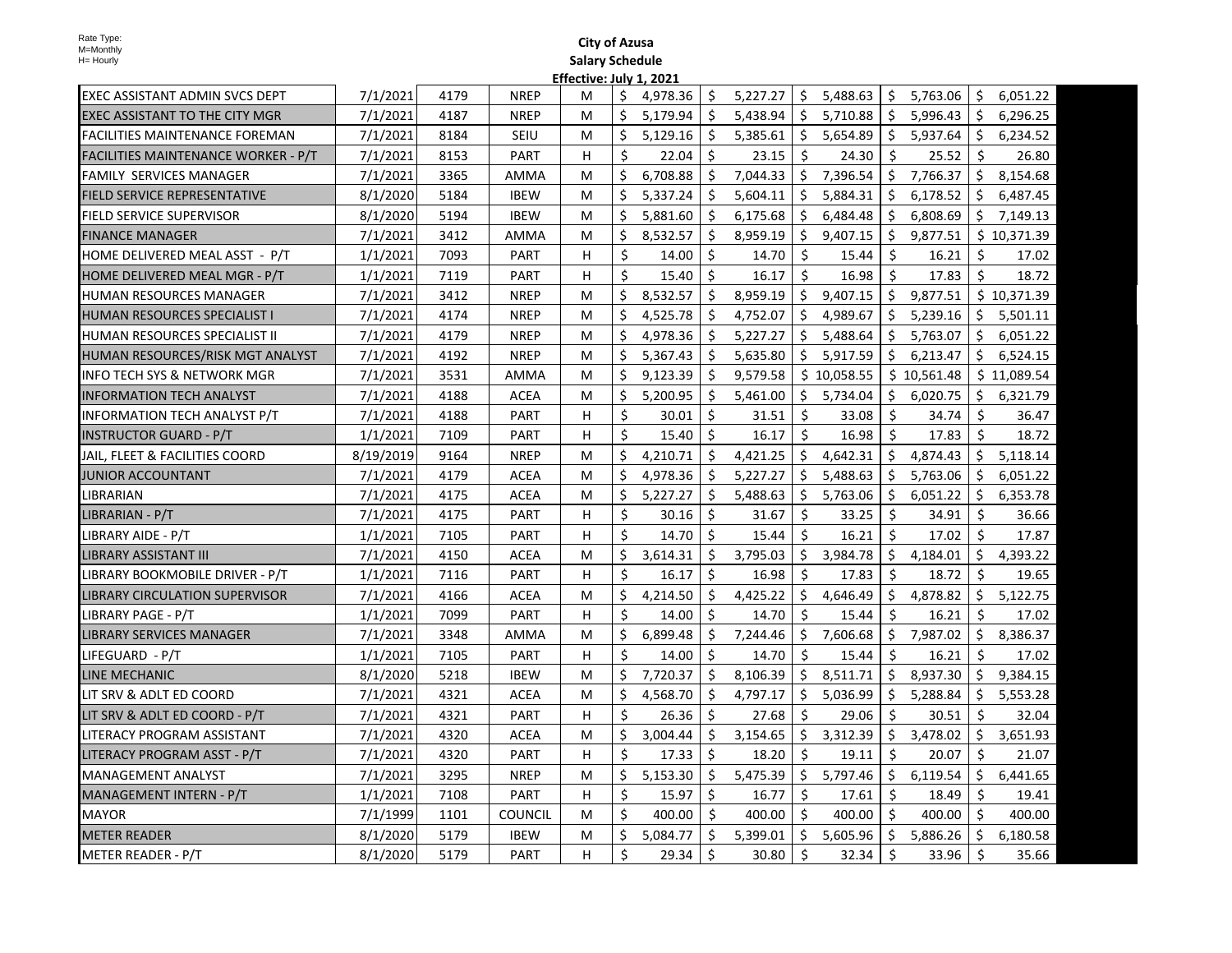|                                          |            |       |             | Eliective. July 1, 202. |     |             |     |                 |                     |             |     |             |     |             |                        |
|------------------------------------------|------------|-------|-------------|-------------------------|-----|-------------|-----|-----------------|---------------------|-------------|-----|-------------|-----|-------------|------------------------|
| NEIGHBORHOOD SVCS COORDINATOR            | 7/1/2021   | 3210  | AMMA        | M                       | \$  | 6,075.28    | \$. | $6,378.53$   \$ |                     | 6,698.59    |     | \$7,032.62  | S.  | 7,383.40    |                        |
| OFC SP I/WTR DRGHT TECH - P/T            | 11/17/2019 | 4133  | <b>PART</b> | H                       | \$  | 17.13       | \$  | 17.99           | Ŝ.                  | 18.89       | \$  | 19.83       | S.  | 20.82       |                        |
| <b>OFFICE SPECIALIST I</b>               | 7/1/2021   | 4133  | ACEA        | М                       | \$  | 3,088.34    | \$  | 3,242.76        | $\ddot{\mathsf{S}}$ | 3,404.90    |     | \$3,575.15  | \$  | 3,753.90    |                        |
| OFFICE SPECIALIST I - P/T                | 7/1/2021   | 4133  | PART        | H                       | Ŝ.  | 17.82       | Ŝ.  | 18.71           | \$                  | 19.64       | Ŝ.  | 20.63       | Ŝ.  | 21.66       |                        |
| <b>OFFICE SPECIALIST II</b>              | 7/1/2021   | 4143  | ACEA        | М                       | Ŝ.  | 3,386.88    | \$  | 3,556.23        | \$                  | 3,734.04    |     | \$3,920.74  | \$  | 4,116.78    |                        |
| OFFICE SPECIALIST II - P/T               | 7/1/2021   | 4143  | PART        | М                       | Ś.  | 19.54       | Ŝ.  | 20.52           | \$                  | 21.54       | Ŝ.  | 22.62       | Ŝ.  | 23.75       |                        |
| PARK AMBASSADOR - P/T                    | 1/1/2021   | 7113  | PART        | М                       | Ŝ.  | 14.00       | Ŝ.  | 14.70           | \$                  | 15.44       | Ŝ.  | 16.21       | Ŝ.  | 17.02       |                        |
| PARK MAINT CREW SUPERVISOR               | 7/1/2021   | 8205  | SEIU        | М                       | Ś.  | 4,974.70    | \$  | 5,223.44        | Ŝ.                  | 5,484.62    | \$  | 5,758.84    | \$  | 6,046.79    |                        |
| PARK MAINT SUPERVISOR                    | 7/1/2021   | 8206  | SEIU        | М                       | \$. | 5,575.85    | \$. | 5,854.64        | \$                  | 6,147.37    | \$  | 6,454.74    | \$  | 6,777.47    |                        |
| PARK MAINT WORKER I                      | 7/1/2021   | 8207  | SEIU        | M                       | Ŝ.  | 3,716.68    | Ŝ.  | 3,902.52        | Ŝ.                  | 4,097.64    | Ŝ.  | 4,302.52    | Ŝ.  | 4,517.65    |                        |
| PARK MAINT WORKER II                     | 7/1/2021   | 8208  | <b>SEIU</b> | M                       | Ŝ.  | 4,080.94    | Ŝ.  | 4,284.99        | Ŝ.                  | 4,499.24    | Ŝ.  | 4,724.20    | Ŝ.  | 4,960.40    |                        |
| PARK MAINT WORKER III                    | 7/1/2021   | 8209  | SEIU        | М                       | Ŝ.  | 4,525.78    | \$  | 4,752.07        | Ŝ.                  | 4,989.67    | \$  | 5,239.16    | \$  | 5,501.11    |                        |
| <b>PAYROLL SPECIALIST</b>                | 7/1/2021   | 4174  | <b>ACEA</b> | М                       | Ś.  | 4,525.78    | \$  | 4,752.07        | Ŝ.                  | 4,989.67    | \$  | 5,239.16    | Ŝ.  | 5,501.11    |                        |
| PLANNING MANAGER                         | 7/1/2021   | 3436  | AMMA        | М                       | \$. | 7,927.75    | \$. | 8,324.14        | S.                  | 8,740.35    | \$  | 9,177.34    | \$  | 9,636.21    |                        |
| PLANNING TECHNICIAN                      | 7/1/2021   | 4165  | ACEA        | М                       | Ś   | 4,158.24    | \$. | 4,366.16        | \$                  | 4,584.47    | S.  | 4,813.68    |     | \$5,054.37  |                        |
| POLICE ADMINISTRATIVE SVC MGR/COR        | 7/1/2021   | 3412  | AMMA        | M                       | Ś   | 8,532.57    | \$. | 8,959.19        | \$                  | 9,407.15    | S.  | 9,877.51    |     | \$10,371.39 |                        |
| POLICE AIDE - P/T                        | 1/1/2021   | 7080  | PART        | H                       | Ŝ.  | 14.11       | Ŝ.  | 14.81           | Ŝ.                  | 15.55       | Ŝ.  | 16.33       | Ŝ.  | 17.14       |                        |
| POLICE CAPTAIN                           | 8/19/2019  | 3482  | APEA        | M                       |     | \$12,155.60 |     | \$12,763.38     |                     | \$13,401.56 |     | \$14,071.63 |     | \$14,775.21 |                        |
| POLICE COMMUNICATION SUPRVISOR           | 8/16/2017  | 9195  | <b>NREP</b> | M                       | Ś.  | 6,143.70    | Ŝ.  | 6,450.85        | Ŝ.                  | 6,773.38    |     | \$7,112.05  |     | \$7,467.66  |                        |
| POLICE DEPT INFO SYS MANAGER             | 7/1/2021   | 3345  | AMMA        | М                       | Ŝ.  | 7,570.89    | Ŝ.  | 7,949.42        | Ŝ.                  | 8,346.89    | Ŝ.  | 8,764.25    | \$  | 9,202.44    |                        |
| POLICE DISPATCHER                        | 8/1/2020   | 9166  | <b>CAPP</b> | М                       | Ś.  | 4,396.04    | Ŝ.  | 4,615.84        | Ŝ.                  | 4,846.63    | Ŝ.  | 5,088.96    | Ŝ.  | 5,343.41    |                        |
| POLICE DISPATCHER - P/T                  | 8/1/2020   | 9166  | PART        | H                       | \$  | 25.36       | \$  | 26.62           | \$.                 | 27.96       | S.  | 29.35       | \$. | 30.82       |                        |
| POLICE LIEUTENANT                        | 8/19/2019  | 3423  | <b>APMA</b> | М                       |     | \$10,241.08 |     | \$10,753.15     |                     | \$11,290.80 |     | \$11,855.34 |     | \$12,448.11 |                        |
| POLICE OFFICER                           | 8/19/2019  | 6101  | <b>APOA</b> | М                       | Ś.  | 6,466.33    | Ŝ.  | 6,791.87        |                     | \$7,134.55  |     | \$7,495.18  |     | \$7,874.78  | $\frac{1}{2}$ 8,268.52 |
| POLICE OFFICER CORPORAL                  | 8/1/2020   | 6106  | <b>APOA</b> | М                       | Ś.  | 6,959.40    | \$  | 7,307.37        | \$                  | 7,672.74    | \$  | 8,056.38    | \$  | 8,459.20    | \$8,882.16             |
| POLICE OFFICER RESERVE - LEVEL I - P/T   | 11/17/2019 | 6101R | PART        | H                       | Ŝ.  | 37.31       | Ŝ.  | 37.31           | Ŝ.                  | 37.31       | Ŝ.  | 37.31       | Ŝ.  | 37.31       |                        |
| POLICE OFFICER RESERVE - LEVEL II - P/T  | 11/17/2019 | 6184R | PART        | H                       | Ś.  | 30.46       | \$  | 30.46           | \$                  | 30.46       | Ŝ.  | 30.46       | Ŝ.  | 30.46       |                        |
| POLICE OFFICER TRAINEE                   | 8/19/2019  | 6184  | <b>NREP</b> | М                       | Ś.  | 5,279.65    | \$  | 5,543.63        | \$                  | 5,820.81    | \$  | 6,111.85    | \$  | 6,417.45    |                        |
| POLICE RECORDS SPECIALIST I              | 8/19/2019  | 9140  | <b>CAPP</b> | М                       | \$. | 3,228.02    | \$. | 3,389.42        | \$                  | 3,558.89    | \$. | 3,736.84    | S.  | 3,923.68    |                        |
| POLICE RECORDS SPECIALIST I - P/T        | 11/17/2019 | 7140  | <b>PART</b> | H                       | Ś.  | 18.62       | Ŝ.  | 19.55           | Ŝ.                  | 20.53       | Ŝ.  | 21.56       | Ŝ.  | 22.63       |                        |
| POLICE RECORDS SPECIALIST II             | 8/19/2019  | 9150  | CAPP        | M                       | Ś.  | 3,546.33    | Ŝ.  | 3,723.65        | Ŝ.                  | 3,909.83    | Ŝ.  | 4,105.32    | S.  | 4,310.59    |                        |
| POLICE RECORDS SPECIALIST III            | 8/19/2019  | 9160  | CAPP        | M                       | Ś.  | 3,870.20    | Ŝ.  | 4,063.71        | Ŝ.                  | 4,266.90    | \$  | 4,480.24    | Ŝ.  | 4,704.25    |                        |
| POLICE RECORDS SUPERVISOR                | 8/19/2019  | 9165  | CAPP        | М                       | Ŝ.  | 4,835.28    | Ŝ.  | 5,077.04        | Ŝ.                  | 5,330.90    | Ś.  | 5,597.44    | Ŝ.  | 5,877.31    |                        |
| POLICE SERGEANT                          | 8/19/2019  | 3416  | APMA        | М                       | \$. | 8,581.43    | \$. | 9,010.51        | S.                  | 9,461.04    | \$  | 9,934.10    |     | \$10,430.80 |                        |
| POLICE SERGEANT- RESERVE / P/T           | 11/17/2019 | 7175  | PART        | H                       | \$  | 49.51       | S.  | 51.98           | - \$                | 54.58       | S.  | 57.31       | S.  | 60.18       |                        |
| POOL MANAGER - P/T                       | 1/1/2021   | 7143  | PART        | H                       | Ŝ.  | 18.63       | Ŝ.  | 19.57           | $\ddot{\mathsf{S}}$ | 20.54       | Ŝ.  | 21.57       | Ŝ.  | 22.65       |                        |
| POWER RESOURCES SCHEDULER                | 7/1/2021   | 3430  | AMMA        | M                       | Ś.  | 7,529.92    | \$  | 7,907.07        | \$                  | 8,302.42    |     | \$8,717.54  |     | \$9,153.41  |                        |
| PRINCIPAL CIVIL ENGINEER                 | 7/1/2021   | 3531  | <b>AMMA</b> | M                       | Ś.  | 9,123.39    | Ŝ.  | 9,579.55        |                     | \$10,058.54 |     | \$10,561.46 |     | \$11,089.53 |                        |
| <b>PROP, EVID &amp; CRIME SCENE TECH</b> | 8/18/2017  | 9191  | <b>NREP</b> | M                       | \$  | 5,367.43    | Ŝ.  | 5,635.80        | \$                  | 5,917.59    |     | \$6,213.47  |     | \$6,524.14  |                        |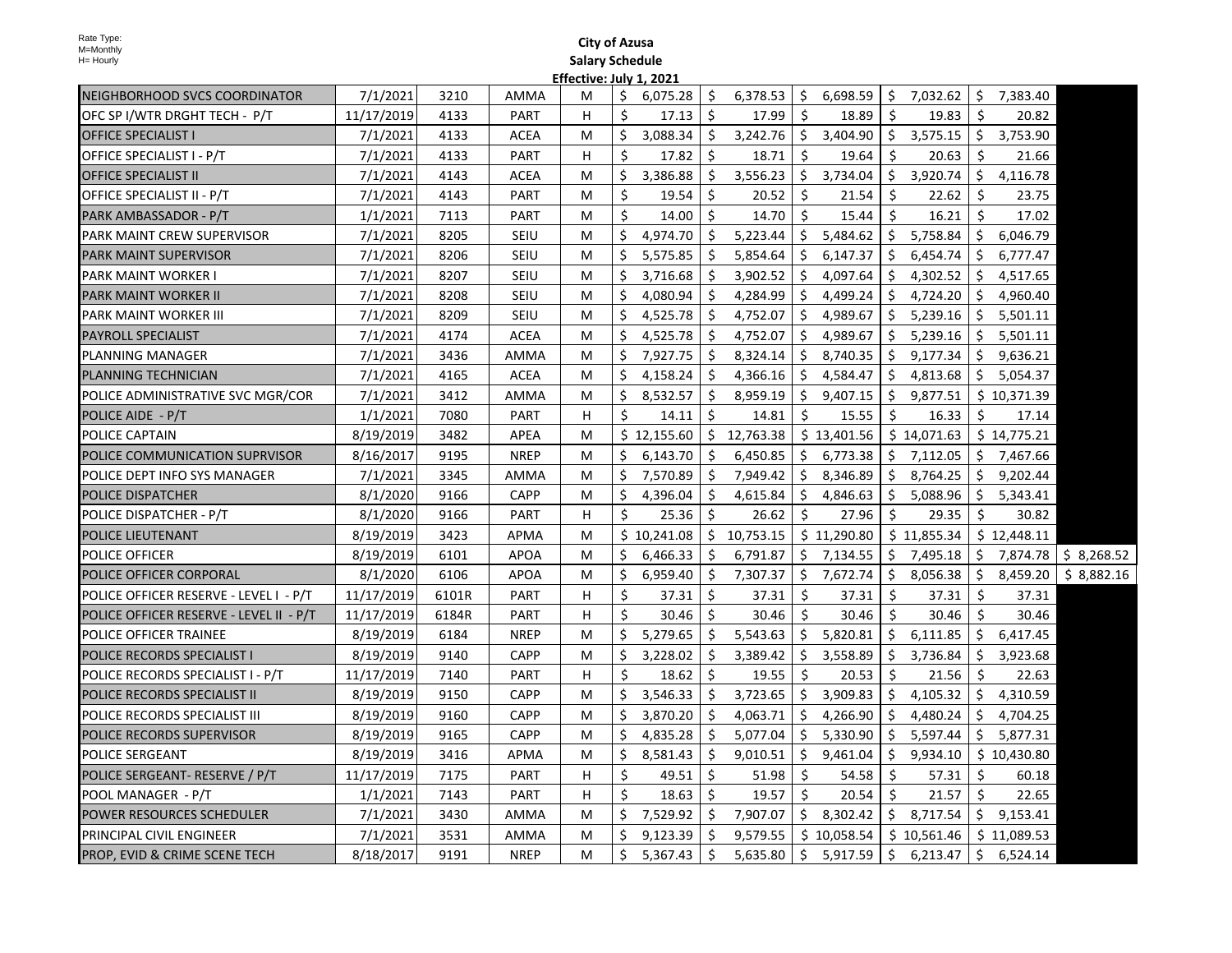|                                       |            |      |             | .ווכננו |         |          |                     |           |     |             |     |             |     |             |
|---------------------------------------|------------|------|-------------|---------|---------|----------|---------------------|-----------|-----|-------------|-----|-------------|-----|-------------|
| PUBLIC WORKS INSPECTOR                | 7/1/2021   | 8203 | SEIU        | м       | \$      | 5,514.90 | Ŝ.                  | 5,790.65  | \$  | 6,080.18    | -\$ | 6,384.19    | \$  | 6,703.40    |
| PUBLIC WORKS PROJECT MANAGER          | 7/1/2021   | 4222 | <b>ACEA</b> | м       | Ś.      | 7,152.81 | Ŝ.                  | 7,510.45  | Ś.  | 7.885.97    | Ŝ.  | 8.280.27    | Ŝ.  | 8.694.29    |
| PUBLIC WORKS SUPERINTENDENT           | 7/1/2021   | 3435 | <b>AMMA</b> | М       | Ŝ.      | 7,550.24 | S.                  | 7,927.74  | Ŝ.  | 8,324.14    | - Ś | 8,740.35    | \$  | 9,177.34    |
| PUBLIC WORKS SUPERVISOR               | 7/1/2021   | 8204 | <b>SEIU</b> | M       | Ŝ.      | 6,041.90 | \$                  | 6,344.00  | \$  | 6,661.20    | \$  | 6,994.26    | \$  | 7,343.97    |
| PURCHASING AGENT                      | 8/1/2020   | 5187 | <b>IBEW</b> | М       | Ś.      | 5,558.91 | Ŝ.                  | 5,836.85  | \$  | 6,128.69    | \$  | 6,435.13    | \$  | 6,756.88    |
| REC SUPER- PARKS OPERATIONS           | 7/1/2021   | 3365 | AMMA        | М       | \$      | 6,708.88 | Ŝ.                  | 7,044.32  | \$  | 7,396.53    | \$  | 7,766.37    | \$  | 8,154.68    |
| <b>REC SUPER- PROGRAMS &amp; SVCS</b> | 7/1/2021   | 3365 | AMMA        | M       | \$      | 6,708.88 | Ŝ.                  | 7,044.32  | \$  | 7,396.53    | \$  | 7,766.37    | \$  | 8,154.68    |
| <b>RECEPTIONIST - P/T</b>             | 11/17/2019 | 7180 | PART        | H       | \$      | 18.79    | \$                  | 19.73     | Ś.  | 20.71       | \$  | 21.75       | Ŝ.  | 22.84       |
| <b>RECREATION AIDE - P/T</b>          | 1/1/2021   | 7063 | <b>PART</b> | H       | Ŝ.      | 14.00    | Ŝ.                  | 14.70     | Ś.  | 15.44       | Ŝ.  | 16.21       | Ŝ.  | 17.02       |
| RECREATION COORDINATOR                | 7/1/2021   | 4151 | <b>ACEA</b> | M       | \$      | 3,695.95 | Ŝ.                  | 3,880.76  | Ś.  | 4,074.80    | Ŝ.  | 4,278.54    | Ŝ.  | 4,492.47    |
| RECREATION COORDINATOR - P/T          | 7/1/2021   | 7141 | PART        | H       | \$      | 21.32    | \$                  | 22.39     | Ŝ.  | 23.51       | \$  | 24.68       | \$  | 25.92       |
| <b>RECREATION LEADER - P/T</b>        | 1/1/2021   | 7112 | <b>PART</b> | H.      | Ś.      | 14.70    | Ŝ.                  | 15.44     | Ŝ.  | 16.21       | Ś.  | 17.02       | Ŝ.  | 17.87       |
| <b>RECREATION SUPERVISOR</b>          | 7/1/2021   | 4197 | ACEA        | м       | \$      | 5,577.92 | Ŝ.                  | 5,856.82  | \$  | 6,149.69    | \$  | 6,457.17    | \$  | 6,780.03    |
| SENIOR ACCOUNTANT                     | 7/1/2021   | 4211 | <b>ACEA</b> | м       | \$      | 6,435.57 | \$                  | 6,757.35  | \$  | 7,095.22    | Ŝ.  | 7,449.98    | \$  | 7,822.47    |
| SENIOR ADMINISTRATIVE TECHNICIAN      | 7/1/2021   | 4179 | <b>ACEA</b> | М       | Ś.      | 4,978.36 | \$                  | 5,227.27  | \$  | 5,488.63    | \$  | 5,763.06    | \$. | 6,051.22    |
| SENIOR COMMUNITY IMPROVM'T INSP       | 7/1/2021   | 4172 | <b>ACEA</b> | м       | \$      | 5,385.05 | \$                  | 5,654.30  | Ŝ.  | 5,937.02    | Ŝ.  | 6,233.86    | Ŝ.  | 6,545.56    |
| SENIOR ELECTRIC TEST TECHNCIAN        | 8/1/2020   | 5223 | <b>IBEW</b> | M       | \$      | 7,803.38 | \$                  | 8,193.53  | Ŝ.  | 8,603.23    | Ŝ.  | 9,033.39    | Ŝ.  | 9,485.05    |
| SENIOR ELECTRICAL ENGINEER            | 7/1/2021   | 3515 | AMMA        | M       | Ś.      | 9,054.83 | Ŝ.                  | 9,507.59  | Ś.  | 9,982.95    |     | \$10,482.08 |     | \$11,006.21 |
| SENIOR INFO TECH ANALYST              | 7/1/2021   | 4214 | <b>ACEA</b> | M       | Ŝ.      | 6,465.94 | Ŝ.                  | 6,789.23  | Ŝ.  | 7,128.70    | Ŝ.  | 7,485.13    | Ŝ.  | 7,859.39    |
| SENIOR INSTRUCTOR GUARD - P/T         | 1/1/2021   | 7110 | PART        | н       | \$      | 16.94    | Ŝ.                  | 17.79     | Ś.  | 18.68       | Ŝ.  | 19.61       | Ŝ.  | 20.59       |
| SENIOR LIBRARIAN TECH SVCS            | 7/1/2021   | 4185 | <b>ACEA</b> | м       | \$      | 5,749.99 | \$                  | 6,037.49  | \$  | 6,339.37    | \$  | 6,656.34    | \$  | 6,989.15    |
| SENIOR LIBRARIAN YOUTH SERVICES       | 7/1/2021   | 4185 | <b>ACEA</b> | м       | Ś.      | 5,749.99 | \$                  | 6,037.49  | Ŝ.  | 6,339.37    | Ŝ.  | 6,656.34    | Ŝ.  | 6,989.15    |
| SENIOR MGMT ANALYST                   | 7/1/2021   | 3306 | AMMA        | M       | Ŝ.      | 5,668.64 | Ŝ.                  | 5,959.08  | \$  | 6,377.21    | Ŝ.  | 6,731.51    | \$  | 7,085.79    |
| SENIOR MGMT ANALYST - CMO             | 7/1/2021   | 3306 | <b>NREP</b> | M       | Ś.      | 5,668.64 | \$                  | 5,959.08  | \$  | 6,377.21    | \$  | 6,731.51    | \$  | 7,085.79    |
| SENIOR OFFICE SPECIALIST              | 7/1/2021   | 4158 | <b>ACEA</b> | М       | \$      | 3,894.26 | \$                  | 4,088.97  | Ś.  | 4,293.42    | Ŝ.  | 4,508.09    | \$  | 4,733.50    |
| SENIOR OFFICE SPECIALIST - P/T        | 7/1/2021   | 4158 | PART        | H       | \$      | 22.47    | \$                  | 23.59     | Ŝ.  | 24.77       | Ŝ.  | 26.01       | Ŝ.  | 27.31       |
| SENIOR PAYROLL SPECIALIST             | 7/1/2021   | 4179 | <b>ACEA</b> | M       | \$      | 4,978.36 | \$                  | 5,227.27  | Ś.  | 5,488.63    | Ŝ.  | 5,763.06    | \$  | 6,051.22    |
| <b>SENIOR PLANNER</b>                 | 7/1/2021   | 4207 | <b>ACEA</b> | M       | \$      | 6,395.27 | Ŝ.                  | 6,715.04  | \$  | 7,050.79    | Ŝ.  | 7,403.33    | \$  | 7,773.50    |
| SENIOR POWER RESOURCES COORD          | 7/1/2021   | 3450 | AMMA        | M       | Ŝ.      | 7.906.41 | Ŝ.                  | 8,301.74  | Ś.  | 8,716.82    | Ś.  | 9,152.67    | Ŝ.  | 9,610.63    |
| SENIOR POWER RESOURCES PLANNER        | 7/1/2021   | 3460 | AMMA        | M       | \$      | 9,763.26 | Ŝ.                  | 10,251.43 |     | \$10,764.00 |     | \$11,302.20 |     | \$11,867.31 |
| <b>SENIOR RECREATION LEADER</b>       | 7/1/2021   | 4180 | <b>ACEA</b> | М       | \$      | 2,886.07 | \$                  | 3,030.37  | \$. | 3,181.89    | \$  | 3,340.99    | \$  | 3,508.03    |
| SENIOR RECREATION LEADER - P/T        | 7/1/2021   | 7148 | <b>PART</b> | м       | Ŝ.      | 16.65    | \$                  | 17.48     | Ŝ.  | 18.36       | Ś.  | 19.27       | Ŝ.  | 20.24       |
| SENIOR WATER SYSTEM ENGINEER          | 7/1/2021   | 3515 | AMMA        | М       | Ś.      | 9,054.83 | Ŝ.                  | 9,507.59  |     | \$9,982.95  |     | \$10,482.08 |     | \$11,006.21 |
| SITE MANAGER - P/T                    | 1/1/2021   | 7118 | <b>PART</b> | H       | Ŝ.      | 15.44    | \$                  | 16.21     | \$  | 17.02       | \$  | 17.87       | Ŝ.  | 18.76       |
| <b>STOREKEEPER</b>                    | 8/1/2020   | 5172 | <b>IBEW</b> | м       | Ś.      | 4,751.70 | Ŝ.                  | 4,989.30  | Ś.  | 5,238.76    | Ŝ.  | 5,500.69    | Ŝ.  | 5,775.73    |
| STOREKEEPER - P/T                     | 7/1/2021   | 5172 | PART        | H       | \$      | 27.41    | Ś.                  | 28.78     | \$  | 30.22       | \$  | 31.73       | Ś.  | 33.32       |
| <b>STREET MAINT CREW SUPERVISOR</b>   | 7/1/2021   | 8184 | <b>SEIU</b> | M       | Ś.      | 5,129.16 | Ŝ.                  | 5,385.61  | Ś.  | 5,654.89    | Ŝ.  | 5,937.64    | Ŝ.  | 6,234.52    |
| <b>STREET MAINT WORKER I</b>          | 7/1/2021   | 8153 | <b>SEIU</b> | M       | Ś.      | 3,821.11 | Ŝ.                  | 4,012.16  | Ś.  | 4,212.77    | Ŝ.  | 4,423.41    | \$  | 4,644.58    |
| STREET MAINT WORKER I - P/T           | 7/1/2021   | 8153 | PART        | H       | $\zeta$ | 22.04    | $\ddot{\mathsf{S}}$ | 23.15     | \$  | 24.30       | Ŝ.  | 25.52       | Ŝ.  | 26.80       |
|                                       |            |      |             |         |         |          |                     |           |     |             |     |             |     |             |